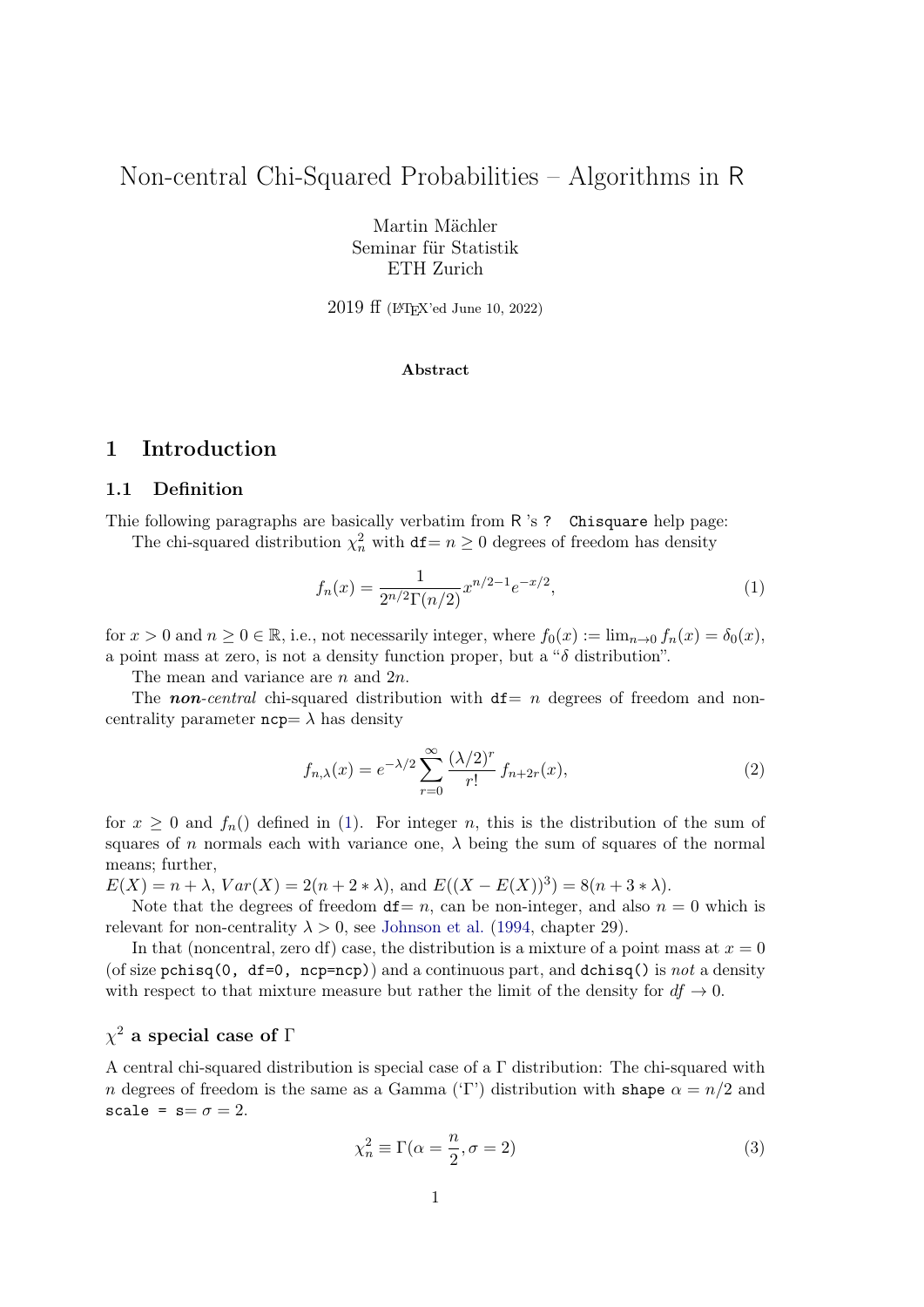#### Observed inaccuracies

Since Feb. 2006, the last paragraph of the *Details*: section says

Note that ncp values larger than about 1e5 may give inaccurate results with many warnings for pchisq and qchisq.

where the '1e5' was extended to '1e5 (and even smaller)' in June 2019. Since April 2010, the help page contains the note

The code for non-zero ncp is principally intended to be used for moderate values of ncp: it will not be highly accurate, especially in the tails, for large values.

# 2 Non-central  $\chi^2$  probabilities: History of R 's pnchisq.c

The very early versions of  $R<sup>1</sup>$  $R<sup>1</sup>$  $R<sup>1</sup>$  already had R functions for the non-central chi-squared (called "Chi-Square" there) distribution, at the time functions separate from the central chi-squared, the four non-central functions where called  $dnchisq()$ , pnchisq $()$ , etc, note the extra "n", and had their own separate help page (which was wrongly almost identical to the central chi-squared); e.g. pnchisq() with three arguments, already gave the correct result, e.g., for

 $>$  pnchisq(1,1,1)

[1] 0.4772499

In R version 0.50 "Alpha-4" (September 10, 1997), the help page was correct, and the 4 functions all where shown to have 3 arguments, e.g., pnchisq(q, df, lambda).

The source code  $R$ - $\text{ver}$  $\text{scr}/\text{src}/\text{math}/\text{pnchisq.c}$  and then, for 0.62 and newer, using directory name nmath/ had been practically unchanged from the earliest version up to version 0.61.3 (May 3, 1998). The algorithmic implementation in C was just summing up the Poisson weighted central term term, " while (term >= acc) " with the constant declaration where  $\texttt{acc} := 10^{-12}$ :

```
double acc = 1.0e-12;
```

```
if (x \le 0.0)return 0.0;
df = n:
df1 = 0.5 * df;x = 0.5 * x;val = pgamma(x, df1, 1.0);lambda2 = 0.5 * lambda;
c = 1.0;t = 0.0;
do {
t = t + 1.0;
c = c * lambda2 / t;
df1 = df1 + 1.0;
```
<span id="page-1-0"></span><sup>&</sup>lt;sup>1</sup>the oldest versions of R still available, the pre-alpha version (before there were version numbers) with source file named R-unix-src.tar.gz, dated June 20, 1995, or the oldest still running version 0.16.1, February 11, 1997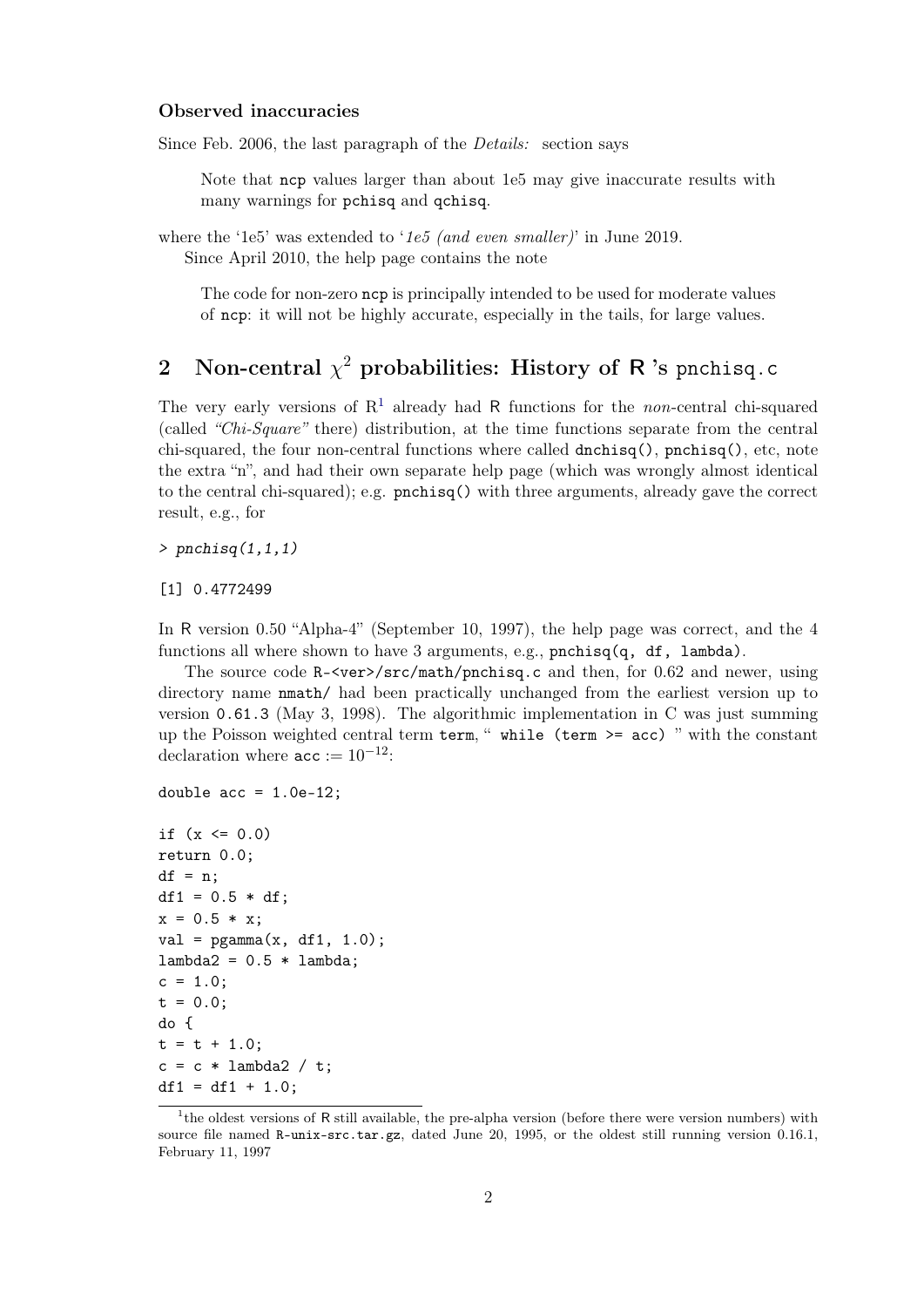```
term = c * pgamma(x, df1, 1.0);val = val + term;}
while (\text{term} >= acc);return val * exp(-lambda2);
```
Note that this just implements formula [\(2\)](#page-0-1) replacing the infinite sum with a finite one, declaring convergence after the summand becomes smaller than 10−<sup>12</sup> (which is not good enough out in the extreme tail). Note that the code does use the equivalence of the central chi-squared to the Gamma distribution with  $\alpha = n/2$  and scale 2.

For R version 0.62 (1998-06-14), on the R level, the \*n\* versions of function names became deprecated and the noncentrality parameter was changed from lambda to ncp and added to the "non-n" version of the functions, e.g. R 's pchisq() became defined as

```
> pchisq
function (q, df, ncp = 0){
    if (missing(ncp))
        .Internal(pchisq(q, df))
    else .Internal(pnchisq(q, df, ncp))
}
```
and the source file src/nmath/pnchisq.c (with timestamp 1998-03-17 04:56 and a size of 2669 bytes) now did implement the algorithm AS 275 by [Ding](#page-3-1) [\(1992\)](#page-3-1). The NEWS entry (still in the R sources doc/NEWS.0) has been

CHANGES IN R VERSION 0.62

NEW FEATURES

......... .........

o Some of the t, F, and chisq distribution/probability functions now allow a noncentrality parameter `ncp'.

But even then, the new pnchisq.c with AS 275 contained a comment

Feb.1, 1998 (R 0.62 alpha); M.Maechler: still have INFINITE loop and/or bad precision in some cases.

At the time I had been pretty confident we'd eliminate these cases pretty quickly. In the meant time, many tweaks have been made, to a large extent by myself, and the code of today works accurately in many more cases than in early 1998. On the other hand, the help page has warned for years now that only moderate values of the noncentrality parameter ncp where feasible, and still in R 3.6.1 (July 2019), you can find calls to pchisq() which lead to an "infinite loop" (at least on 64-bit Linux and Windows), also for small values of ncp, e.g.,

> pchisq(1.00000012e200, df=1e200, ncp=100)